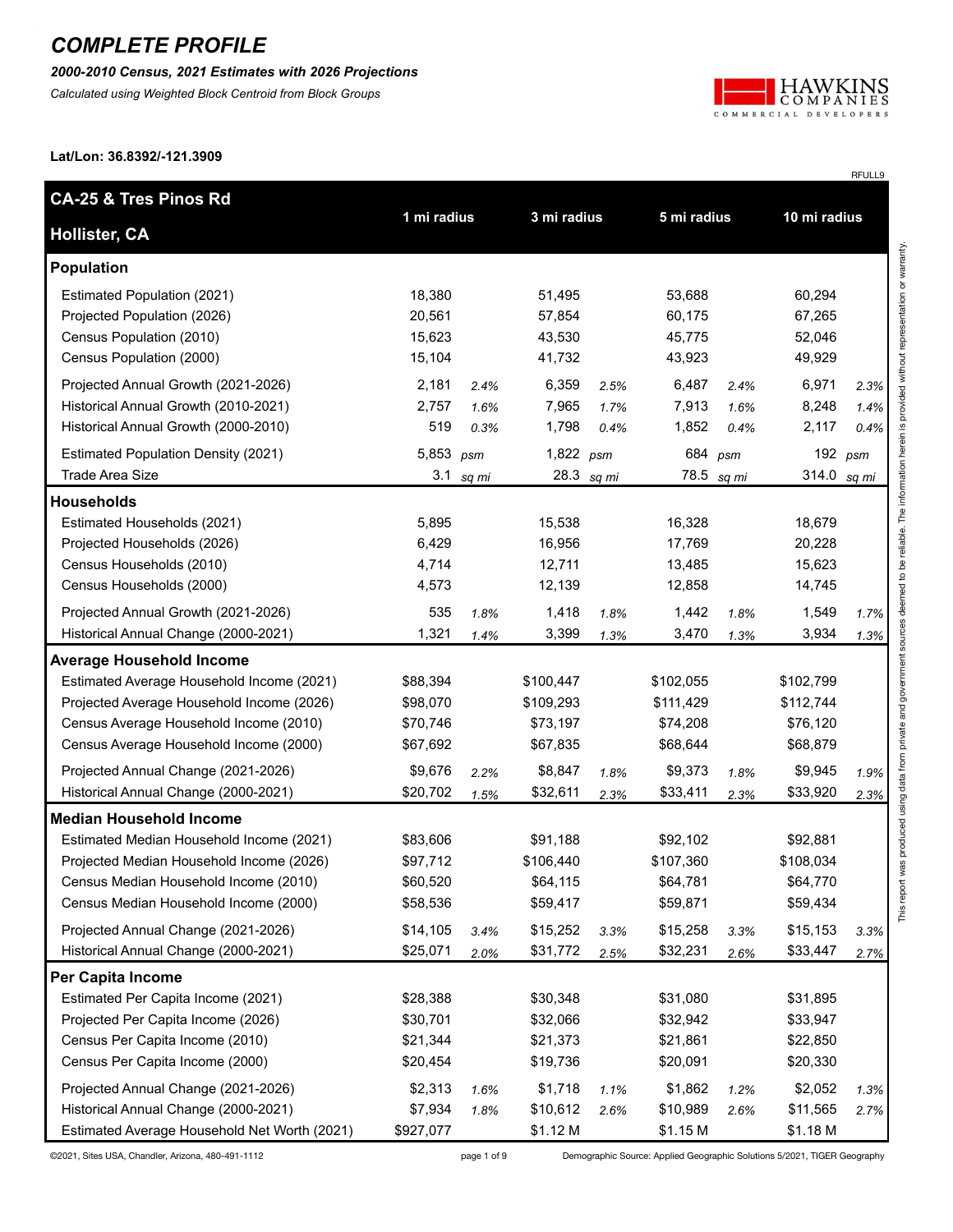#### *2000-2010 Census, 2021 Estimates with 2026 Projections*

*Calculated using Weighted Block Centroid from Block Groups*



RFULL9

**Lat/Lon: 36.8392/-121.3909**

| <b>CA-25 &amp; Tres Pinos Rd</b>              |             |       |             |       |             |       |              |       |
|-----------------------------------------------|-------------|-------|-------------|-------|-------------|-------|--------------|-------|
| <b>Hollister, CA</b>                          | 1 mi radius |       | 3 mi radius |       | 5 mi radius |       | 10 mi radius |       |
| <b>Race and Ethnicity</b>                     |             |       |             |       |             |       |              |       |
| Total Population (2021)                       | 18,380      |       | 51,495      |       | 53,688      |       | 60,294       |       |
| White (2021)                                  | 10,755      | 58.5% | 30,144      | 58.5% | 31,651      | 59.0% | 35,816       | 59.4% |
| Black or African American (2021)              | 372         | 2.0%  | 980         | 1.9%  | 1,005       | 1.9%  | 1,069        | 1.8%  |
| American Indian or Alaska Native (2021)       | 295         | 1.6%  | 824         | 1.6%  | 850         | 1.6%  | 976          | 1.6%  |
| Asian (2021)                                  | 818         | 4.5%  | 2,004       | 3.9%  | 2,077       | 3.9%  | 2,349        | 3.9%  |
| Hawaiian or Pacific Islander (2021)           | 33          | 0.2%  | 84          | 0.2%  | 88          | 0.2%  | 97           | 0.2%  |
| Other Race (2021)                             | 5,082       | 27.6% | 14,784      | 28.7% | 15,245      | 28.4% | 16,878       | 28.0% |
| Two or More Races (2021)                      | 1,025       | 5.6%  | 2,675       | 5.2%  | 2,773       | 5.2%  | 3,108        | 5.2%  |
| Population < 18 (2021)                        | 4,877       | 26.5% | 13,436      | 26.1% | 13,878      | 25.8% | 15,272       | 25.3% |
| White Not Hispanic                            | 1,079       | 22.1% | 2,813       | 20.9% | 2,961       | 21.3% | 3,378        | 22.1% |
| <b>Black or African American</b>              | 106         | 2.2%  | 266         | 2.0%  | 270         | 1.9%  | 277          | 1.8%  |
| Asian                                         | 145         | 3.0%  | 386         | 2.9%  | 400         | 2.9%  | 452          | 3.0%  |
| Other Race Not Hispanic                       | 142         | 2.9%  | 370         | 2.8%  | 383         | 2.8%  | 432          | 2.8%  |
| Hispanic                                      | 3,406       | 69.8% | 9,601       | 71.5% | 9,864       | 71.1% | 10,732       | 70.3% |
| Not Hispanic or Latino Population (2021)      | 7,002       | 38.1% | 18,799      | 36.5% | 20,023      | 37.3% | 23,408       | 38.8% |
| Not Hispanic White                            | 5,596       | 79.9% | 15,174      | 80.7% | 16,267      | 81.2% | 19,169       | 81.9% |
| Not Hispanic Black or African American        | 240         | 3.4%  | 666         | 3.5%  | 686         | 3.4%  | 737          | 3.2%  |
| Not Hispanic American Indian or Alaska Native | 72          | 1.0%  | 192         | 1.0%  | 203         | 1.0%  | 251          | 1.1%  |
| Not Hispanic Asian                            | 694         | 9.9%  | 1,743       | 9.3%  | 1,802       | 9.0%  | 2,032        | 8.7%  |
| Not Hispanic Hawaiian or Pacific Islander     | 20          | 0.3%  | 53          | 0.3%  | 56          | 0.3%  | 65           | 0.3%  |
| Not Hispanic Other Race                       | 44          | 0.6%  | 152         | 0.8%  | 155         | 0.8%  | 174          | 0.7%  |
| Not Hispanic Two or More Races                | 335         | 4.8%  | 819         | 4.4%  | 854         | 4.3%  | 980          | 4.2%  |
| Hispanic or Latino Population (2021)          | 11,378      | 61.9% | 32,696      | 63.5% | 33,665      | 62.7% | 36,886       | 61.2% |
| <b>Hispanic White</b>                         | 5,159       | 45.3% | 14,970      | 45.8% | 15,383      | 45.7% | 16,647       | 45.1% |
| Hispanic Black or African American            | 131         | 1.2%  | 314         | 1.0%  | 320         | 0.9%  | 332          | 0.9%  |
| Hispanic American Indian or Alaska Native     | 223         | 2.0%  | 632         | 1.9%  | 647         | 1.9%  | 726          | 2.0%  |
| Hispanic Asian                                | 124         | 1.1%  | 261         | 0.8%  | 275         | 0.8%  | 317          | 0.9%  |
| Hispanic Hawaiian or Pacific Islander         | 13          | 0.1%  | 31          |       | 32          |       | 33           |       |
| <b>Hispanic Other Race</b>                    | 5,038       | 44.3% | 14,632      | 44.8% | 15,090      | 44.8% | 16,704       | 45.3% |
| Hispanic Two or More Races                    | 690         | 6.1%  | 1,856       | 5.7%  | 1,919       | 5.7%  | 2,128        | 5.8%  |
| Not Hispanic or Latino Population (2010)      | 6,429       | 41.2% | 16,967      | 39.0% | 18,375      | 40.1% | 21,896       | 42.1% |
| Hispanic or Latino Population (2010)          | 9,194       | 58.8% | 26,563      | 61.0% | 27,400      | 59.9% | 30,150       | 57.9% |
| Not Hispanic or Latino Population (2000)      | 7,993       | 52.9% | 20,224      | 48.5% | 21,724      | 49.5% | 25,288       | 50.6% |
| Hispanic or Latino Population (2000)          | 7,111       | 47.1% | 21,508      | 51.5% | 22,198      | 50.5% | 24,641       | 49.4% |
| Not Hispanic or Latino Population (2026)      | 7,840       | 38.1% | 20,970      | 36.2% | 22,263      | 37.0% | 25,895       | 38.5% |
| Hispanic or Latino Population (2026)          | 12,720      | 61.9% | 36,885      | 63.8% | 37,912      | 63.0% | 41,371       | 61.5% |
| Projected Annual Growth (2021-2026)           | 1,342       | 2.4%  | 4,189       | 2.6%  | 4,247       | 2.5%  | 4,484        | 2.4%  |
| Historical Annual Growth (2000-2010)          | 2,082       | 2.9%  | 5,055       | 2.4%  | 5,201       | 2.3%  | 5,509        | 2.2%  |

©2021, Sites USA, Chandler, Arizona, 480-491-1112 page 2 of 9 Demographic Source: Applied Geographic Solutions 5/2021, TIGER Geography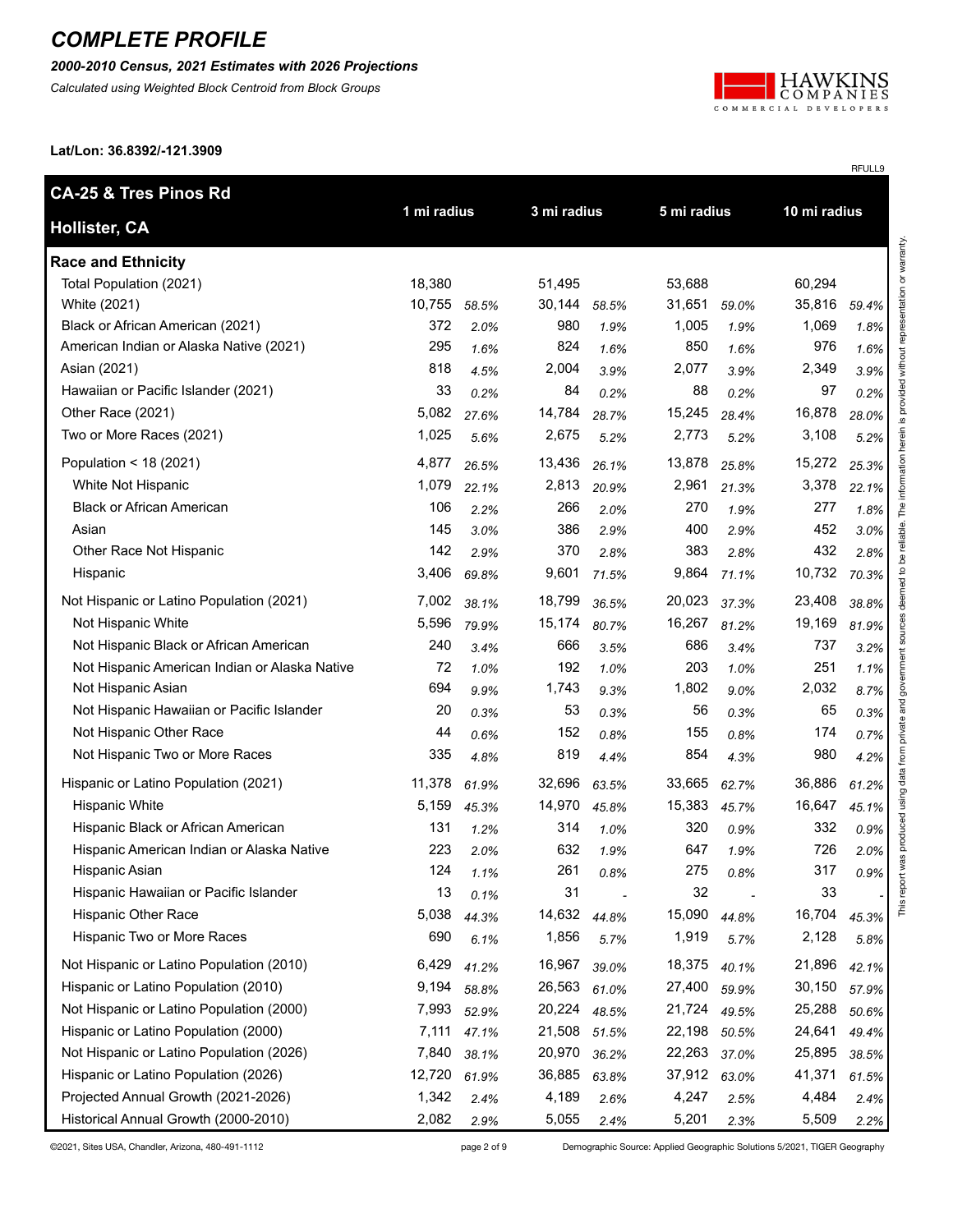#### *2000-2010 Census, 2021 Estimates with 2026 Projections*

*Calculated using Weighted Block Centroid from Block Groups*



RFULL9

**Lat/Lon: 36.8392/-121.3909**

| <b>CA-25 &amp; Tres Pinos Rd</b>      | 1 mi radius |       | 3 mi radius |             | 5 mi radius |             | 10 mi radius |       |
|---------------------------------------|-------------|-------|-------------|-------------|-------------|-------------|--------------|-------|
| <b>Hollister, CA</b>                  |             |       |             |             |             |             |              |       |
| <b>Total Age Distribution (2021)</b>  |             |       |             |             |             |             |              |       |
| <b>Total Population</b>               | 18,380      |       | 51,495      |             | 53,688      |             | 60,294       |       |
| Age Under 5 Years                     | 1,239       | 6.7%  | 3,399       | 6.6%        | 3,501       | 6.5%        | 3,875        | 6.4%  |
| Age 5 to 9 Years                      | 1,299       | 7.1%  | 3,615       | 7.0%        | 3,732       | 7.0%        | 4,117        | 6.8%  |
| Age 10 to 14 Years                    | 1,441       | 7.8%  | 4,001       | 7.8%        | 4,135       | 7.7%        | 4,514        | 7.5%  |
| Age 15 to 19 Years                    | 1,382       | 7.5%  | 3,731       | 7.2%        | 3,866       | 7.2%        | 4,277        | 7.1%  |
| Age 20 to 24 Years                    | 1,322       | 7.2%  | 3,528       | 6.9%        | 3,636       | 6.8%        | 4,012        | 6.7%  |
| Age 25 to 29 Years                    | 1,306       | 7.1%  | 3,552       | 6.9%        | 3,658       | 6.8%        | 4,046        | 6.7%  |
| Age 30 to 34 Years                    | 1,281       | 7.0%  | 3,659       | 7.1%        | 3,771       | 7.0%        | 4,164        | 6.9%  |
| Age 35 to 39 Years                    | 1,359       | 7.4%  | 3,747       | 7.3%        | 3,870       | 7.2%        | 4,259        | 7.1%  |
| Age 40 to 44 Years                    | 1,269       | 6.9%  | 3,537       | 6.9%        | 3,662       | 6.8%        | 4,068        | 6.7%  |
| Age 45 to 49 Years                    | 1,103       | 6.0%  | 3,170       | 6.2%        | 3,298       | 6.1%        | 3,679        | 6.1%  |
| Age 50 to 54 Years                    | 1,127       | 6.1%  | 3,151       | 6.1%        | 3,287       | 6.1%        | 3,751        | 6.2%  |
| Age 55 to 59 Years                    | 1,073       | 5.8%  | 3,039       | 5.9%        | 3,216       | 6.0%        | 3,758        | 6.2%  |
| Age 60 to 64 Years                    | 931         | 5.1%  | 2,737       | 5.3%        | 2,927       | 5.5%        | 3,441        | 5.7%  |
| Age 65 to 69 Years                    | 724         | 3.9%  | 2,211       | 4.3%        | 2,380       | 4.4%        | 2,805        | 4.7%  |
| Age 70 to 74 Years                    | 540         | 2.9%  | 1,676       | 3.3%        | 1,819       | 3.4%        | 2,158        | 3.6%  |
| Age 75 to 79 Years                    | 370         | 2.0%  | 1,139       | 2.2%        | 1,226       | 2.3%        | 1,431        | 2.4%  |
| Age 80 to 84 Years                    | 291         | 1.6%  | 775         | 1.5%        | 823         | 1.5%        | 928          | 1.5%  |
| Age 85 Years or Over                  | 324         | 1.8%  | 829         | 1.6%        | 881         | 1.6%        | 1,012        | 1.7%  |
| Median Age                            | 33.7        |       | 34.7        |             | 35.1        |             | 35.9         |       |
| Age 19 Years or Less                  | 5,360       | 29.2% | 14,746      | 28.6%       | 15,234      | 28.4%       | 16,783       | 27.8% |
| Age 20 to 64 Years                    | 10,770      | 58.6% | 30,119      | 58.5%       | 31,325      | 58.3%       | 35,178       | 58.3% |
| Age 65 Years or Over                  | 2,249       | 12.2% | 6,629       | 12.9%       | 7,128       | 13.3%       | 8,333        | 13.8% |
| <b>Female Age Distribution (2021)</b> |             |       |             |             |             |             |              |       |
| Female Population                     | 9,334       | 50.8% | 25,754      | 50.0%       | 26,834      | 50.0%       | 30,122       | 50.0% |
| Age Under 5 Years                     | 611         | 6.5%  | 1,687       | 6.5%        | 1,737       | 6.5%        | 1,924        | 6.4%  |
| Age 5 to 9 Years                      | 639         | 6.8%  | 1,776       | 6.9%        | 1,835       | 6.8%        | 2,031        | 6.7%  |
| Age 10 to 14 Years                    | 699         | 7.5%  | 1,914       | 7.4%        | 1,972       | 7.4%        | 2,146        | 7.1%  |
| Age 15 to 19 Years                    | 665         | 7.1%  | 1,765       | 6.9%        | 1,829       | 6.8%        | 2,025        | 6.7%  |
| Age 20 to 24 Years                    | 650         | 7.0%  | 1,718       | 6.7%        | 1,768       | 6.6%        | 1,955        | 6.5%  |
| Age 25 to 29 Years                    | 677         | 7.3%  | 1,810       | 7.0%        | 1,860       | 6.9%        | 2,040        | 6.8%  |
| Age 30 to 34 Years                    | 670         | 7.2%  | 1,821       | 7.1%        | 1,876       | 7.0%        | 2,077        | 6.9%  |
| Age 35 to 39 Years                    | 680         | 7.3%  | 1,851       | 7.2%        | 1,915       | 7.1%        | 2,118        | 7.0%  |
| Age 40 to 44 Years                    | 620         | 6.6%  | 1,802       | 7.0%        | 1,866       | 7.0%        | 2,078        | 6.9%  |
| Age 45 to 49 Years                    | 587         | 6.3%  | 1,574       | 6.1%        | 1,634       | 6.1%        | 1,816        | 6.0%  |
| Age 50 to 54 Years                    | 565         | 6.1%  | 1,593       | 6.2%        | 1,662       | 6.2%        | 1,904        | 6.3%  |
| Age 55 to 59 Years                    | 554         | 5.9%  | 1,540       | 6.0%        | 1,631       | 6.1%        | 1,882        | 6.2%  |
| Age 60 to 64 Years                    | 467         | 5.0%  | 1,356       | 5.3%        | 1,452       | 5.4%        | 1,701        | 5.6%  |
| Age 65 to 69 Years                    | 374         | 4.0%  | 1,156       | 4.5%        | 1,241       | 4.6%        | 1,454        | 4.8%  |
| Age 70 to 74 Years                    | 288         | 3.1%  | 855         | 3.3%        | 923         | 3.4%        | 1,089        | 3.6%  |
| Age 75 to 79 Years                    | 198         | 2.1%  | 583         | 2.3%        | 623         | 2.3%        | 731          | 2.4%  |
| Age 80 to 84 Years                    | 191         | 2.0%  | 479         | 1.9%        | 506         | 1.9%        | 566          | 1.9%  |
| Age 85 Years or Over                  | 200         | 2.1%  | 476         | 1.8%        | 505         | 1.9%        | 584          | 1.9%  |
| Female Median Age                     | 34.4        |       | 35.3        |             | 35.8        |             | 36.4         |       |
| Age 19 Years or Less                  | 2,613       | 28.0% | 7,141       | 27.7%       | 7,373       | 27.5%       | 8,126        | 27.0% |
| Age 20 to 64 Years                    | 5,471       | 58.6% | 15,064      | 58.5%       | 15,663      | 58.4%       | 17,572       | 58.3% |
| Age 65 Years or Over                  | 1,250       | 13.4% |             | 3,549 13.8% |             | 3,798 14.2% | 4,424        | 14.7% |

©2021, Sites USA, Chandler, Arizona, 480-491-1112 page 3 of 9 Demographic Source: Applied Geographic Solutions 5/2021, TIGER Geography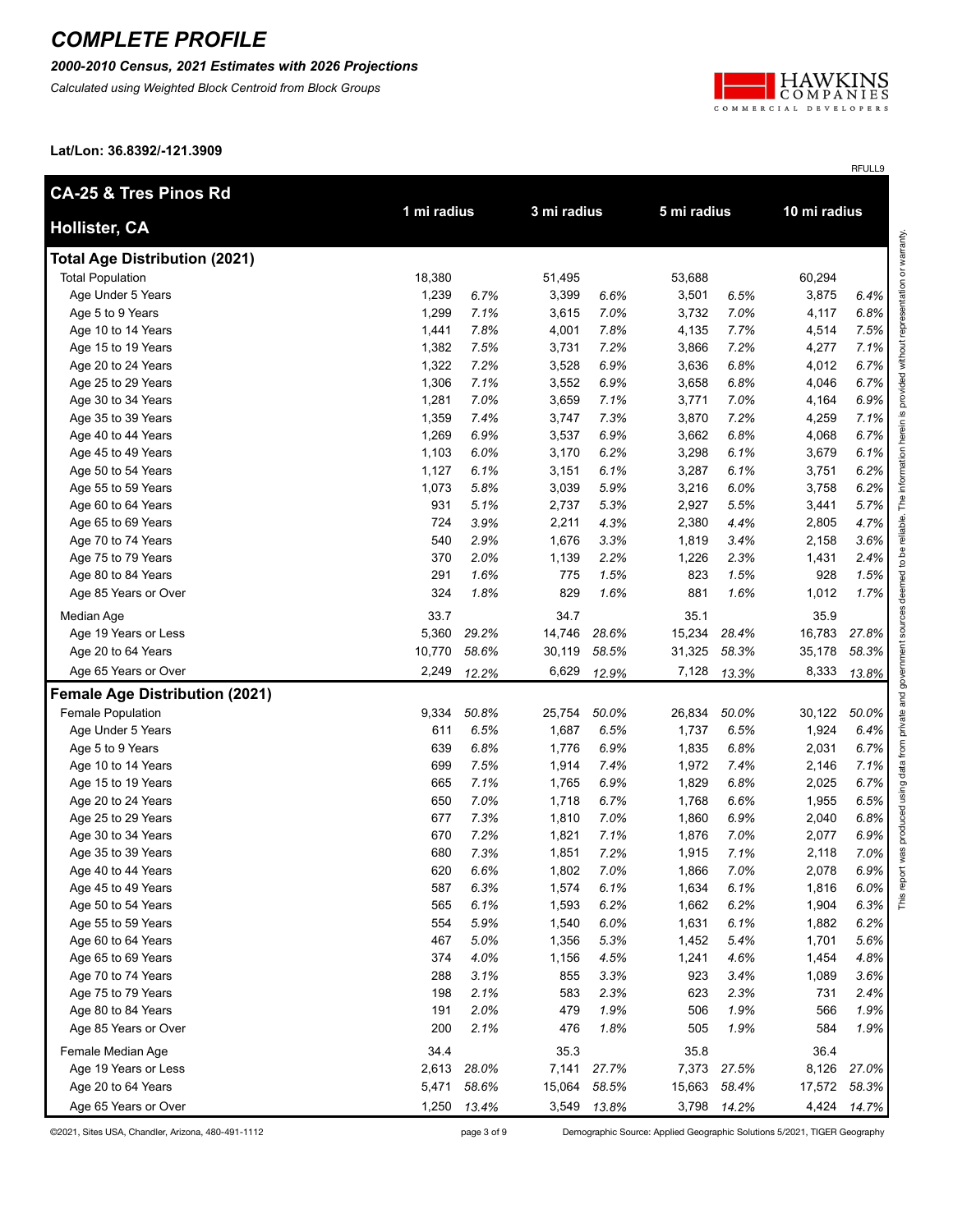#### *2000-2010 Census, 2021 Estimates with 2026 Projections*

*Calculated using Weighted Block Centroid from Block Groups*



RFULL9

**Lat/Lon: 36.8392/-121.3909**

| <b>CA-25 &amp; Tres Pinos Rd</b>    |             |           |             |           |        |           |             |       |  |              |  |  |
|-------------------------------------|-------------|-----------|-------------|-----------|--------|-----------|-------------|-------|--|--------------|--|--|
| <b>Hollister, CA</b>                | 1 mi radius |           | 3 mi radius |           |        |           | 5 mi radius |       |  | 10 mi radius |  |  |
| <b>Male Age Distribution (2021)</b> |             |           |             |           |        |           |             |       |  |              |  |  |
| <b>Male Population</b>              | 9,046       | 49.2%     | 25,741      | 50.0%     | 26,854 | 50.0%     | 30,172      | 50.0% |  |              |  |  |
| Age Under 5 Years                   | 629         | 6.9%      | 1,713       | 6.7%      | 1,764  | 6.6%      | 1,951       | 6.5%  |  |              |  |  |
| Age 5 to 9 Years                    | 660         | 7.3%      | 1,839       | 7.1%      | 1,898  | 7.1%      | 2,086       | 6.9%  |  |              |  |  |
| Age 10 to 14 Years                  | 742         | 8.2%      | 2,087       | 8.1%      | 2,163  | 8.1%      | 2,368       | 7.8%  |  |              |  |  |
| Age 15 to 19 Years                  | 717         | 7.9%      | 1,966       | 7.6%      | 2,037  | 7.6%      | 2,252       | 7.5%  |  |              |  |  |
| Age 20 to 24 Years                  | 671         | 7.4%      | 1,810       | 7.0%      | 1,869  | 7.0%      | 2,057       | 6.8%  |  |              |  |  |
| Age 25 to 29 Years                  | 629         | 7.0%      | 1,742       | 6.8%      | 1,799  | 6.7%      | 2,006       | 6.6%  |  |              |  |  |
| Age 30 to 34 Years                  | 611         | 6.8%      | 1,838       | 7.1%      | 1,895  | 7.1%      | 2,087       | 6.9%  |  |              |  |  |
| Age 35 to 39 Years                  | 678         | 7.5%      | 1,896       | 7.4%      | 1,955  | 7.3%      | 2,141       | 7.1%  |  |              |  |  |
| Age 40 to 44 Years                  | 649         | 7.2%      | 1,736       | 6.7%      | 1,796  | 6.7%      | 1,990       | 6.6%  |  |              |  |  |
| Age 45 to 49 Years                  | 516         | 5.7%      | 1,596       | 6.2%      | 1,664  | 6.2%      | 1,863       | 6.2%  |  |              |  |  |
| Age 50 to 54 Years                  | 562         | 6.2%      | 1,558       | 6.1%      | 1,625  | 6.1%      | 1,846       | 6.1%  |  |              |  |  |
| Age 55 to 59 Years                  | 518         | 5.7%      | 1,499       | 5.8%      | 1,585  | 5.9%      | 1,876       | 6.2%  |  |              |  |  |
| Age 60 to 64 Years                  | 464         | 5.1%      | 1,381       | 5.4%      | 1,475  | 5.5%      | 1,741       | 5.8%  |  |              |  |  |
| Age 65 to 69 Years                  | 350         | 3.9%      | 1,054       | 4.1%      | 1,139  | 4.2%      | 1,351       | 4.5%  |  |              |  |  |
| Age 70 to 74 Years                  | 252         | 2.8%      | 821         | 3.2%      | 896    | 3.3%      | 1,069       | 3.5%  |  |              |  |  |
| Age 75 to 79 Years                  | 172         | 1.9%      | 556         | 2.2%      | 602    | 2.2%      | 700         | 2.3%  |  |              |  |  |
| Age 80 to 84 Years                  | 100         | 1.1%      | 296         | 1.1%      | 317    | 1.2%      | 362         | 1.2%  |  |              |  |  |
| Age 85 Years or Over                | 125         | 1.4%      | 353         | 1.4%      | 376    | 1.4%      | 428         | 1.4%  |  |              |  |  |
| Male Median Age                     | 33.0        |           | 34.1        |           | 34.6   |           | 35.3        |       |  |              |  |  |
| Age 19 Years or Less                | 2,747       | 30.4%     | 7,605       | 29.5%     | 7,861  | 29.3%     | 8,657       | 28.7% |  |              |  |  |
| Age 20 to 64 Years                  | 5,299       | 58.6%     | 15,056      | 58.5%     | 15,662 | 58.3%     | 17,606      | 58.4% |  |              |  |  |
| Age 65 Years or Over                | 999         | 11.0%     | 3,080       | 12.0%     | 3,330  | 12.4%     | 3,909       | 13.0% |  |              |  |  |
| Males per 100 Females (2021)        |             |           |             |           |        |           |             |       |  |              |  |  |
| Overall Comparison                  | 97          |           | 100         |           | 100    |           | 100         |       |  |              |  |  |
| Age Under 5 Years                   | 103         | 50.7%     | 102         | 50.4%     | 102    | 50.4%     | 101         | 50.3% |  |              |  |  |
| Age 5 to 9 Years                    | 103         | 50.8%     | 104         | 50.9%     | 103    | 50.8%     | 103         | 50.7% |  |              |  |  |
| Age 10 to 14 Years                  | 106         | 51.5%     | 109         | 52.2%     | 110    | 52.3%     | 110         | 52.3% |  |              |  |  |
| Age 15 to 19 Years                  | 108         | 51.9%     | 111         | 52.7%     | 111    | 52.7%     | 111         | 52.7% |  |              |  |  |
| Age 20 to 24 Years                  | 103         | 50.8%     | 105         | 51.3%     | 106    | 51.4%     | 105         | 51.3% |  |              |  |  |
| Age 25 to 29 Years                  | 93          | 48.2%     | 96          | 49.0%     | 97     | 49.2%     | 98          | 49.6% |  |              |  |  |
| Age 30 to 34 Years                  | 91          | 47.7%     | 101         | 50.2%     | 101    | 50.2%     | 100         | 50.1% |  |              |  |  |
| Age 35 to 39 Years                  | 100         | 49.9%     |             | 102 50.6% | 102    | 50.5%     | 101         | 50.3% |  |              |  |  |
| Age 40 to 44 Years                  |             | 105 51.1% | 96          | 49.1%     | 96     | 49.0%     | 96          | 48.9% |  |              |  |  |
| Age 45 to 49 Years                  | 88          | 46.8%     | 101         | 50.3%     |        | 102 50.5% | 103         | 50.6% |  |              |  |  |
| Age 50 to 54 Years                  | 100         | 49.9%     | 98          | 49.4%     | 98     | 49.4%     | 97          | 49.2% |  |              |  |  |
| Age 55 to 59 Years                  | 93          | 48.3%     | 97          | 49.3%     | 97     | 49.3%     | 100         | 49.9% |  |              |  |  |
| Age 60 to 64 Years                  | 99          | 49.9%     | 102         | 50.5%     | 102    | 50.4%     | 102         | 50.6% |  |              |  |  |
| Age 65 to 69 Years                  | 93          | 48.3%     | 91          | 47.7%     | 92     | 47.9%     | 93          | 48.2% |  |              |  |  |
| Age 70 to 74 Years                  | 88          | 46.7%     | 96          | 49.0%     | 97     | 49.3%     | 98          | 49.6% |  |              |  |  |
| Age 75 to 79 Years                  | 87          | 46.6%     | 95          | 48.8%     | 97     | 49.1%     | 96          | 48.9% |  |              |  |  |
| Age 80 to 84 Years                  | 53          | 34.4%     | 62          | 38.2%     | 63     | 38.5%     | 64          | 39.0% |  |              |  |  |
| Age 85 Years or Over                | 62          | 38.4%     | 74          | 42.6%     | 74     | 42.7%     | 73          | 42.3% |  |              |  |  |
| Age 19 Years or Less                | 105         | 51.3%     | 106         | 51.6%     | 107    | 51.6%     | 107         | 51.6% |  |              |  |  |
| Age 20 to 39 Years                  | 97          | 49.2%     | 101         | 50.3%     | 101    | 50.3%     | 101         | 50.3% |  |              |  |  |
| Age 40 to 64 Years                  | 97          | 49.2%     | 99          | 49.7%     | 99     | 49.7%     | 99          | 49.8% |  |              |  |  |
| Age 65 Years or Over                | 80          | 44.4%     |             | 87 46.5%  | 88     | 46.7%     | 88          | 46.9% |  |              |  |  |

©2021, Sites USA, Chandler, Arizona, 480-491-1112 page 4 of 9 Demographic Source: Applied Geographic Solutions 5/2021, TIGER Geography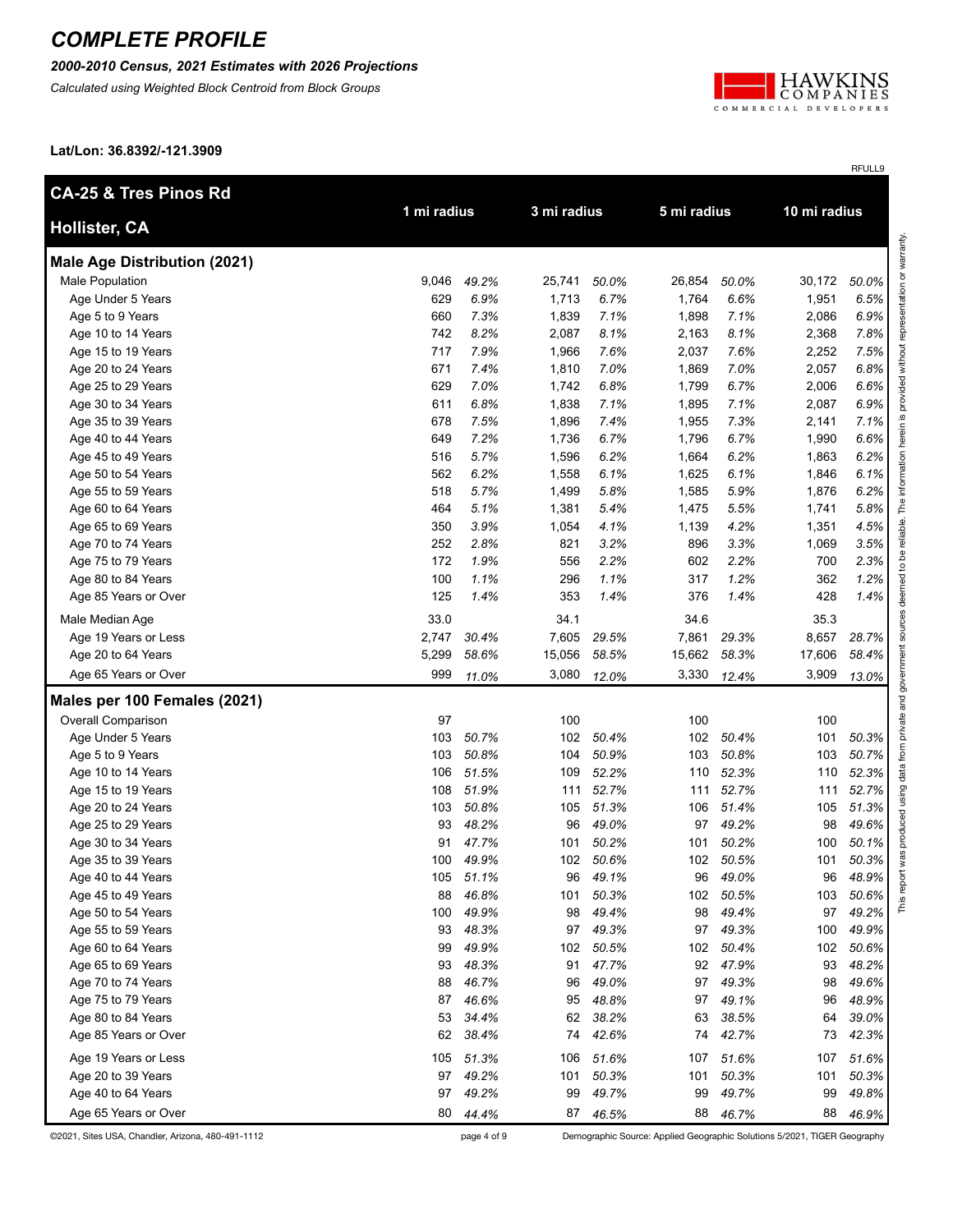#### *2000-2010 Census, 2021 Estimates with 2026 Projections*

*Calculated using Weighted Block Centroid from Block Groups*



RFULL9

**Lat/Lon: 36.8392/-121.3909**

| <b>CA-25 &amp; Tres Pinos Rd</b>             |                 |             |                  |             |                  | 10 mi radius |                  |       |
|----------------------------------------------|-----------------|-------------|------------------|-------------|------------------|--------------|------------------|-------|
| <b>Hollister, CA</b>                         | 1 mi radius     |             | 3 mi radius      |             | 5 mi radius      |              |                  |       |
| Household Type (2021)                        |                 |             |                  |             |                  |              |                  |       |
| <b>Total Households</b>                      | 5,895           |             | 15,538           |             | 16,328           |              | 18,679           |       |
| Households with Children                     | 2,746           | 46.6%       |                  | 7,274 46.8% | 7,524            | 46.1%        | 8,301            | 44.4% |
| Average Household Size                       | 3.1             |             | 3.3              |             | 3.3              |              | 3.2              |       |
| Household Density per Square Mile            | 1,877           |             | 550              |             | 208              |              | 59               |       |
| <b>Population Family</b>                     | 16,764          | 91.2%       | 47,366           | 92.0%       | 49,321           | 91.9%        | 55,105           | 91.4% |
| <b>Population Non-Family</b>                 | 1,499           | 8.2%        | 3,915            | 7.6%        | 4,135            | 7.7%         | 4,915            | 8.2%  |
| <b>Population Group Quarters</b>             | 117             | 0.6%        | 214              | 0.4%        | 232              | 0.4%         | 274              | 0.5%  |
| Family Households                            | 4,675           | 79.3%       | 12,564           | 80.9%       | 13,178           | 80.7%        | 14,913           | 79.8% |
| Married Couple Households                    | 3,493           | 74.7%       | 9,528            | 75.8%       | 10,039           | 76.2%        | 11,401           | 76.5% |
| Other Family Households with Children        | 1,182           | 25.3%       | 3,037            | 24.2%       | 3,139            | 23.8%        | 3,512            | 23.5% |
| Family Households with Children              | 2,727           | 58.3%       | 7,217            | 57.4%       |                  | 7,465 56.7%  | 8,235            | 55.2% |
| Married Couple with Children                 | 1,934           | 70.9%       | 5,210            | 72.2%       |                  | 5,402 72.4%  | 5,964            | 72.4% |
| Other Family Households with Children        | 792             | 29.1%       | 2,008            | 27.8%       |                  | 2,064 27.6%  | 2,271            | 27.6% |
| Family Households No Children                | 1,949           | 41.7%       | 5,347            | 42.6%       |                  | 5,712 43.3%  | 6,678            | 44.8% |
| Married Couple No Children                   | 1,559           | 80.0%       | 4,318            | 80.8%       |                  | 4,637 81.2%  | 5,437            | 81.4% |
| Other Family Households No Children          | 390             | 20.0%       | 1,029            | 19.2%       | 1,076            | 18.8%        | 1,241            | 18.6% |
| Non-Family Households                        | 1,219           | 20.7%       | 2,974            | 19.1%       | 3,150            | 19.3%        | 3,766            | 20.2% |
| Non-Family Households with Children          | 19              | 1.6%        | 56               | 1.9%        | 59               | 1.9%         | 66               | 1.7%  |
| Non-Family Households No Children            | 1,200           | 98.4%       | 2,918            | 98.1%       | 3,091            | 98.1%        | 3,700            | 98.3% |
| Average Family Household Size                | 3.6             |             | 3.8              |             | 3.7              |              | 3.7              |       |
| Average Family Income                        | \$98,678        |             | \$108,739        |             | \$110,746        |              | \$112,276        |       |
| Median Family Income                         | \$95,507<br>1.2 |             | \$100,681<br>1.3 |             | \$101,950<br>1.3 |              | \$103,121<br>1.3 |       |
| Average Non-Family Household Size            |                 |             |                  |             |                  |              |                  |       |
| <b>Marital Status (2021)</b>                 |                 |             |                  |             |                  |              |                  |       |
| Population Age 15 Years or Over              | 14,401          |             | 40,480           |             | 42,320           |              | 47,788           |       |
| <b>Never Married</b>                         | 4,790           | 33.3%       | 14,565           | 36.0%       | 15,026           | 35.5%        | 16,541           | 34.6% |
| <b>Currently Married</b>                     | 7,022           | 48.8%       | 18,882 46.6%     |             | 19,940           | 47.1%        | 22,771           | 47.6% |
| <b>Previously Married</b>                    | 2,590           | 18.0%       |                  | 7,032 17.4% | 7,354            | 17.4%        | 8,476            | 17.7% |
| Separated<br>Widowed                         | 641             | 24.8%       | 1,909            | 27.1%       | 1,994            | 27.1%        | 2,145            | 25.3% |
|                                              | 715             | 27.6%       |                  | 1,772 25.2% |                  | 1,862 25.3%  | 2,187            | 25.8% |
| Divorced                                     |                 | 1,234 47.6% | 3,351            | 47.7%       |                  | 3,497 47.6%  | 4,144            | 48.9% |
| <b>Educational Attainment (2021)</b>         |                 |             |                  |             |                  |              |                  |       |
| Adult Population Age 25 Years or Over        | 11,698          |             | 33,220           |             | 34,817           |              | 39,499           |       |
| Elementary (Grade Level 0 to 8)              | 1,879           | 16.1%       | 4,476            | 13.5%       |                  | 4,615 13.3%  | 5,008            | 12.7% |
| Some High School (Grade Level 9 to 11)       | 631             | 5.4%        | 2,251            | 6.8%        | 2,307            | 6.6%         | 2,571            | 6.5%  |
| <b>High School Graduate</b>                  | 2,942           | 25.1%       | 8,740            | 26.3%       | 9,096            | 26.1%        | 10,302           | 26.1% |
| Some College                                 | 2,948           | 25.2%       | 8,275            | 24.9%       | 8,678            | 24.9%        | 9,733            | 24.6% |
| Associate Degree Only                        | 1,339           | 11.5%       | 3,406            | 10.3%       | 3,578            | 10.3%        | 4,020            | 10.2% |
| <b>Bachelor Degree Only</b>                  | 1,337           | 11.4%       | 4,173            | 12.6%       | 4,510            | 13.0%        | 5,405            | 13.7% |
| Graduate Degree                              | 621             | 5.3%        | 1,900            | 5.7%        | 2,032            | 5.8%         | 2,460            | 6.2%  |
| Any College (Some College or Higher)         | 6,245           | 53.4%       | 17,754           | 53.4%       | 18,799           | 54.0%        | 21,618           | 54.7% |
| College Degree + (Bachelor Degree or Higher) | 1,958           | 16.7%       |                  | 6,072 18.3% |                  | 6,543 18.8%  | 7,865            | 19.9% |

©2021, Sites USA, Chandler, Arizona, 480-491-1112 page 5 of 9 Demographic Source: Applied Geographic Solutions 5/2021, TIGER Geography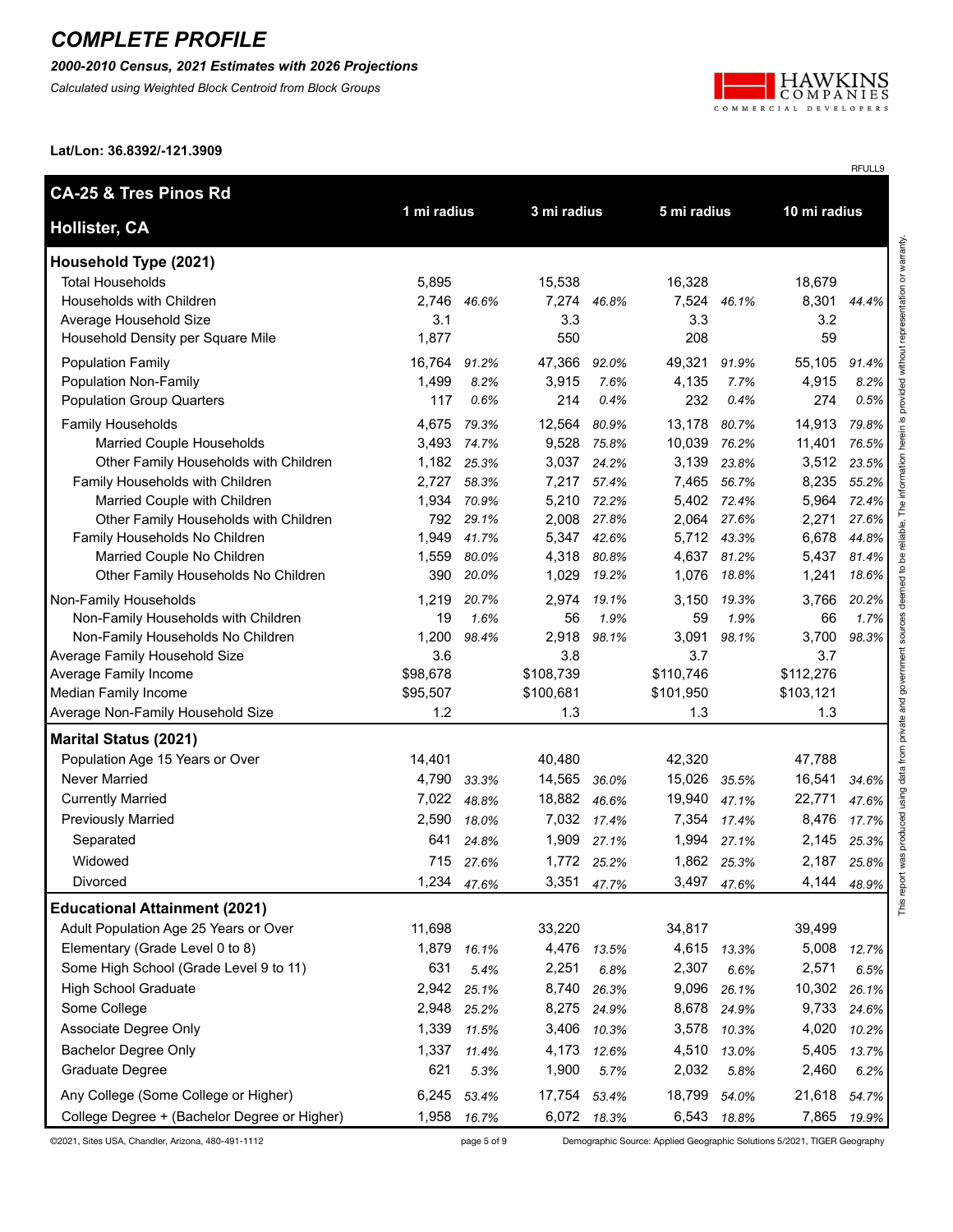#### *2000-2010 Census, 2021 Estimates with 2026 Projections*

*Calculated using Weighted Block Centroid from Block Groups*



RFULL9

**Lat/Lon: 36.8392/-121.3909**

| <b>CA-25 &amp; Tres Pinos Rd</b>                     |              |               |              |               |              |               |              |               |
|------------------------------------------------------|--------------|---------------|--------------|---------------|--------------|---------------|--------------|---------------|
| <b>Hollister, CA</b>                                 | 1 mi radius  |               | 3 mi radius  |               | 5 mi radius  |               | 10 mi radius |               |
| <b>Housing</b>                                       |              |               |              |               |              |               |              |               |
| Total Housing Units (2021)                           | 6,086        |               | 16,099       |               | 16,926       |               | 19,446       |               |
| Total Housing Units (2010)                           | 4,955        |               | 13,473       |               | 14,258       |               | 16,543       |               |
| Historical Annual Growth (2010-2021)                 | 1,131        | 2.1%          | 2,626        | 1.8%          | 2,668        | 1.7%          | 2,903        | 1.6%          |
| Housing Units Occupied (2021)                        | 5,895        | 96.9%         | 15,538       | 96.5%         | 16,328       | 96.5%         | 18,679       | 96.1%         |
| Housing Units Owner-Occupied                         | 3,550        | 60.2%         | 10,368       | 66.7%         | 10,968       | 67.2%         | 12,431       | 66.5%         |
| Housing Units Renter-Occupied                        | 2,345        | 39.8%         | 5,170        | 33.3%         | 5,360        | 32.8%         | 6,248        | 33.5%         |
| Housing Units Vacant (2021)                          | 192          | 3.1%          | 561          | 3.5%          | 598          | 3.5%          | 767          | 3.9%          |
| Household Size (2021)                                |              |               |              |               |              |               |              |               |
| <b>Total Households</b>                              | 5,895        |               | 15,538       |               | 16,328       |               | 18,679       |               |
| 1 Person Households                                  | 965          | 16.4%         | 2,287        | 14.7%         | 2,428        | 14.9%         | 2,913        | 15.6%         |
| 2 Person Households                                  | 1,573        | 26.7%         | 4,160        | 26.8%         | 4,476        | 27.4%         | 5,323        | 28.5%         |
| 3 Person Households                                  | 1,027        | 17.4%         | 2,530        | 16.3%         | 2,644        | 16.2%         | 2,992        | 16.0%         |
| 4 Person Households                                  | 1,106        | 18.8%         | 2,858        | 18.4%         | 2,964        | 18.2%         | 3,273        | 17.5%         |
| 5 Person Households                                  | 654          | 11.1%         | 1,792        | 11.5%         | 1,850        | 11.3%         | 2,034        | 10.9%         |
| 6 Person Households                                  | 297          | 5.0%          | 968          | 6.2%          | 998          | 6.1%          | 1,093        | 5.8%          |
| 7 or More Person Households                          | 274          | 4.6%          | 944          | 6.1%          | 967          | 5.9%          | 1,052        | 5.6%          |
| <b>Household Income Distribution (2021)</b>          |              |               |              |               |              |               |              |               |
| HH Income \$200,000 or More                          | 424          | 7.2%          | 1,615        | 10.4%         | 1,802        | 11.0%         | 2,191        | 11.7%         |
| HH Income \$150,000 to \$199,999                     | 538          | 9.1%          | 1,530        | 9.8%          | 1,608        | 9.8%          | 1,784        | 9.6%          |
| HH Income \$125,000 to \$149,999                     | 520          | 8.8%          | 1,415        | 9.1%          | 1,490        | 9.1%          | 1,724        | 9.2%          |
| HH Income \$100,000 to \$124,999                     | 858          | 14.6%         | 2,318        | 14.9%         | 2,410        | 14.8%         | 2,653        | 14.2%         |
| HH Income \$75,000 to \$99,999                       | 884          | 15.0%         | 2,494        | 16.1%         | 2,573        | 15.8%         | 2,972        | 15.9%         |
| HH Income \$50,000 to \$74,999                       | 1,012        | 17.2%         | 2,414        | 15.5%         | 2,512        | 15.4%         | 2,879        | 15.4%         |
| HH Income \$35,000 to \$49,999                       | 610          | 10.3%         | 1,647        | 10.6%         | 1,735        | 10.6%         | 1,916        | 10.3%         |
| HH Income \$25,000 to \$34,999                       | 398          | 6.7%          | 777          | 5.0%          | 799          | 4.9%          | 902          | 4.8%          |
| HH Income \$15,000 to \$24,999                       | 314          | 5.3%          | 653          | 4.2%          | 709          | 4.3%          | 841          | 4.5%          |
| HH Income \$10,000 to \$14,999                       | 151          | 2.6%          | 250          | 1.6%          | 254          | 1.6%          | 318          | 1.7%          |
| HH Income Under \$10,000                             | 187          | 3.2%          | 426          | 2.7%          | 436          | 2.7%          | 500          | 2.7%          |
| <b>Household Vehicles (2021)</b>                     |              |               |              |               |              |               |              |               |
| Households 0 Vehicles Available                      | 262          | 4.4%          | 460          | 3.0%          | 479          | 2.9%          | 559          | 3.0%          |
| Households 1 Vehicle Available                       | 1,084        | 18.4%         | 2,676        | 17.2%         | 2,817        | 17.3%         | 3,227        | 17.3%         |
| Households 2 Vehicles Available                      | 2,193        | 37.2%         | 5,699        | 36.7%         | 5,964        | 36.5%         | 6,846        | 36.6%         |
| Households 3 or More Vehicles Available              | 2,356        | 40.0%         | 6,703        | 43.1%         | 7,067        | 43.3%         | 8,048        | 43.1%         |
| <b>Total Vehicles Available</b>                      | 14,290       |               | 38,918       |               | 40,892       |               | 46,655       |               |
| Average Vehicles per Household                       | 2.4          |               | 2.5          |               | 2.5          |               | 2.5          |               |
| Owner-Occupied Household Vehicles                    | 9,897        | 69.3%         | 28,427       | 73.0%         | 30,029       | 73.4%         | 34,126       | 73.1%         |
| Average Vehicles per Owner-Occupied Household        | 2.8          |               | 2.7          |               | 2.7          |               | 2.7          |               |
| Renter-Occupied Household Vehicles                   | 4,393        | 30.7%         | 10,491       | 27.0%         | 10,863       | 26.6%         | 12,529       | 26.9%         |
| Average Vehicles per Renter-Occupied Household       | 1.9          |               | 2.0          |               | 2.0          |               | 2.0          |               |
| Travel Time (2021)                                   |              |               |              |               |              |               |              |               |
| Worker Base Age 16 years or Over                     | 8,418        |               | 23,533       |               | 24,544       |               | 27,631       |               |
| Travel to Work in 14 Minutes or Less                 | 2,343        | 27.8%         | 7,014        | 29.8%         | 7,276        | 29.6%         | 7,759        | 28.1%         |
| Travel to Work in 15 to 29 Minutes                   | 1,277        | 15.2%         |              | 4,012 17.1%   | 4,204        | 17.1%         | 5,155        | 18.7%         |
| Travel to Work in 30 to 59 Minutes                   | 2,438        | 29.0%         | 6,898        | 29.3%         | 7,073        | 28.8%         | 7,710        | 27.9%         |
| Travel to Work in 60 Minutes or More<br>Work at Home | 2,068<br>204 | 24.6%<br>2.4% | 5,463<br>541 | 23.2%<br>2.3% | 5,700<br>608 | 23.2%<br>2.5% | 6,245<br>868 | 22.6%<br>3.1% |
|                                                      | 33.2         |               | 30.2         |               | 30.0         |               | 29.7         |               |
| Average Minutes Travel to Work                       |              |               |              |               |              |               |              |               |

©2021, Sites USA, Chandler, Arizona, 480-491-1112 page 6 of 9 Demographic Source: Applied Geographic Solutions 5/2021, TIGER Geography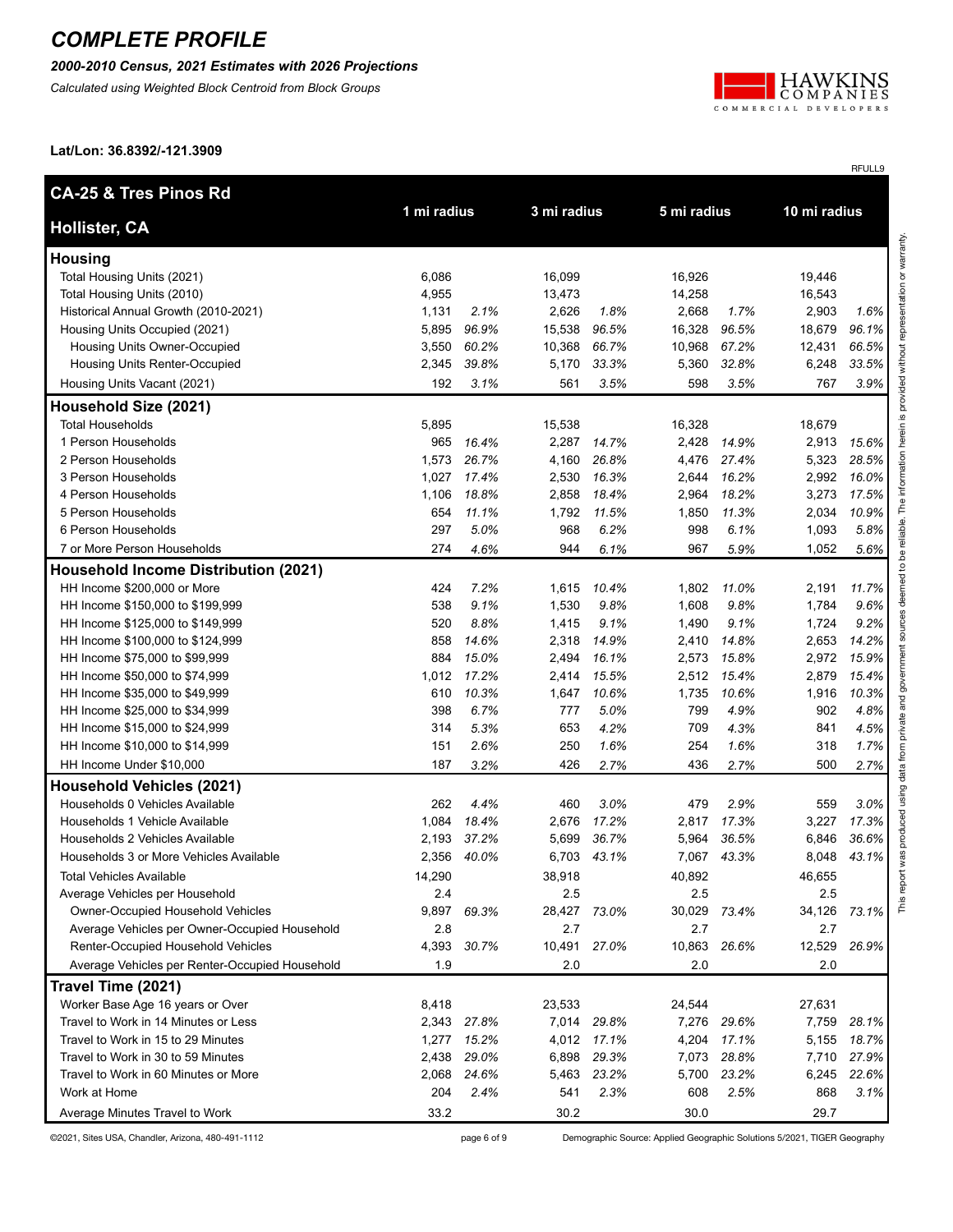### *2000-2010 Census, 2021 Estimates with 2026 Projections*

*Calculated using Weighted Block Centroid from Block Groups*



RFULL9

**Lat/Lon: 36.8392/-121.3909**

| 10 mi radius<br>1 mi radius<br>3 mi radius<br>5 mi radius<br><b>Hollister, CA</b><br><b>Transportation To Work (2021)</b> |       |
|---------------------------------------------------------------------------------------------------------------------------|-------|
|                                                                                                                           |       |
|                                                                                                                           |       |
| Worker Base Age 16 years or Over<br>8,418<br>23,533<br>24,544<br>27,631                                                   |       |
| Drive to Work Alone<br>6,867<br>81.6%<br>19,134<br>81.3%<br>19,945<br>81.3%<br>22,350                                     | 80.9% |
| 968<br>11.5%<br>3,052<br>13.0%<br>12.9%<br>3,426<br>Drive to Work in Carpool<br>3,155                                     | 12.4% |
| Travel to Work by Public Transportation<br>55<br>0.7%<br>135<br>0.6%<br>0.6%<br>173<br>144                                | 0.6%  |
| 71<br>0.3%<br>0.3%<br>Drive to Work on Motorcycle<br>4<br>76<br>110                                                       | 0.4%  |
| 0.3%<br>38<br>0.5%<br>81<br>0.3%<br>83<br>83<br><b>Bicycle to Work</b>                                                    | 0.3%  |
| Walk to Work<br>195<br>2.3%<br>324<br>1.4%<br>331<br>1.3%<br>401                                                          | 1.5%  |
| 0.8%<br>1.0%<br>194<br>0.8%<br>202<br>221<br><b>Other Means</b><br>88                                                     | 0.8%  |
| Work at Home<br>204<br>541<br>608<br>868<br>2.3%<br>2.5%<br>2.4%                                                          | 3.1%  |
| Daytime Demographics (2021)                                                                                               |       |
| <b>Total Businesses</b><br>551<br>1,205<br>1,409<br>1,600                                                                 |       |
| <b>Total Employees</b><br>4,431<br>9,465<br>12,351<br>16,742                                                              |       |
| 3.5%<br>45<br>3.7%<br>59<br>4.2%<br>70<br>Company Headquarter Businesses<br>19                                            | 4.4%  |
| 460<br>10.4%<br>866<br>9.2%<br>1,539<br>12.5%<br>3,690<br>Company Headquarter Employees                                   | 22.0% |
| <b>Employee Population per Business</b><br>8.0<br>7.9<br>8.8 to 1<br>10.5<br>to 1<br>to 1                                 | to 1  |
| Residential Population per Business<br>33.3<br>42.7 to 1<br>38.1<br>37.7<br>to 1<br>to $1$                                | to 1  |
| Adj. Daytime Demographics Age 16 Years or Over<br>10,163<br>25,177<br>28,939<br>35,861                                    |       |
| <b>Labor Force</b>                                                                                                        |       |
| 14,117<br>46,912<br>Labor Population Age 16 Years or Over (2021)<br>39,711<br>41,520                                      |       |
| 6,870<br>48.7%<br>19,713<br>49.6%<br>20,626<br>49.7%<br>23,328<br>Labor Force Total Males (2021)                          | 49.7% |
| 4,468<br>65.0%<br>66.2%<br>13,584<br>65.9%<br>15,270<br>Male Civilian Employed<br>13,043                                  | 65.5% |
| Male Civilian Unemployed<br>351<br>5.1%<br>1,183<br>6.0%<br>1,232<br>6.0%<br>1,342                                        | 5.8%  |
| 0.7%<br>0.3%<br>0.3%<br>Males in Armed Forces<br>49<br>55<br>55<br>55                                                     | 0.2%  |
| Males Not in Labor Force<br>29.1%<br>5,433<br>27.6%<br>5,755<br>27.9%<br>6,661<br>2,002                                   | 28.6% |
| 7,247<br>51.3%<br>19,998<br>50.4%<br>50.3%<br>23,584<br>Labor Force Total Females (2021)<br>20,894                        | 50.3% |
| 3,868<br>53.4%<br>10,902<br>54.5%<br>11,293<br>54.0%<br>12,468<br>Female Civilian Employed                                | 52.9% |
| 1,234<br>477<br>6.6%<br>6.2%<br>1,272<br>6.1%<br>1,429<br>Female Civilian Unemployed                                      | 6.1%  |
| <b>Females in Armed Forces</b>                                                                                            |       |
| 2,903<br>7,861<br>39.3%<br>9,687<br>Females Not in Labor Force<br>40.1%<br>8,329<br>39.9%                                 | 41.1% |
| 828<br>2,417<br>2,504<br>2,771<br>Unemployment Rate<br>5.9%<br>6.1%<br>6.0%                                               | 5.9%  |
| Occupation (2021)                                                                                                         |       |
| Occupation Population Age 16 Years or Over<br>8,336<br>23,945<br>24,877<br>27,738                                         |       |
| 4,468 53.6%<br>13,043 54.5%<br>13,584<br>15,270 55.1%<br><b>Occupation Total Males</b><br>54.6%                           |       |
| <b>Occupation Total Females</b><br>12,468 44.9%<br>3,868 46.4%<br>10,902 45.5%<br>11,293 45.4%                            |       |
| Management, Business, Financial Operations<br>1,095 13.1%<br>2,963 12.4%<br>3,184 12.8%<br>3,793 13.7%                    |       |
| 15.6%<br>Professional, Related<br>1,297<br>3,527 14.7%<br>3,704 14.9%<br>4,195                                            | 15.1% |
| 1,515 18.2%<br>4,350 18.2%<br>4,477 18.0%<br>4,967<br>Service                                                             | 17.9% |
| Sales, Office<br>21.9%<br>5,254 21.9%<br>5,436 21.9%<br>1,827<br>5,940                                                    | 21.4% |
| 409<br>4.9%<br>1,022<br>4.3%<br>4.2%<br>1,124<br>Farming, Fishing, Forestry<br>1,056                                      | 4.1%  |
| Construction, Extraction, Maintenance<br>12.8%<br>3,134 13.1%<br>3,233 13.0%<br>3,537<br>1,066                            | 12.8% |
| Production, Transport, Material Moving<br>1,127 13.5%<br>3,695 15.4%<br>3,787 15.2%<br>4,181                              | 15.1% |
| 4,220 50.6%<br><b>White Collar Workers</b><br>11,744 49.0%<br>12,325 49.5%<br>13,929                                      | 50.2% |
| 4,116 49.4%<br>12,201 51.0%<br>12,553 50.5%<br>13,809<br><b>Blue Collar Workers</b>                                       | 49.8% |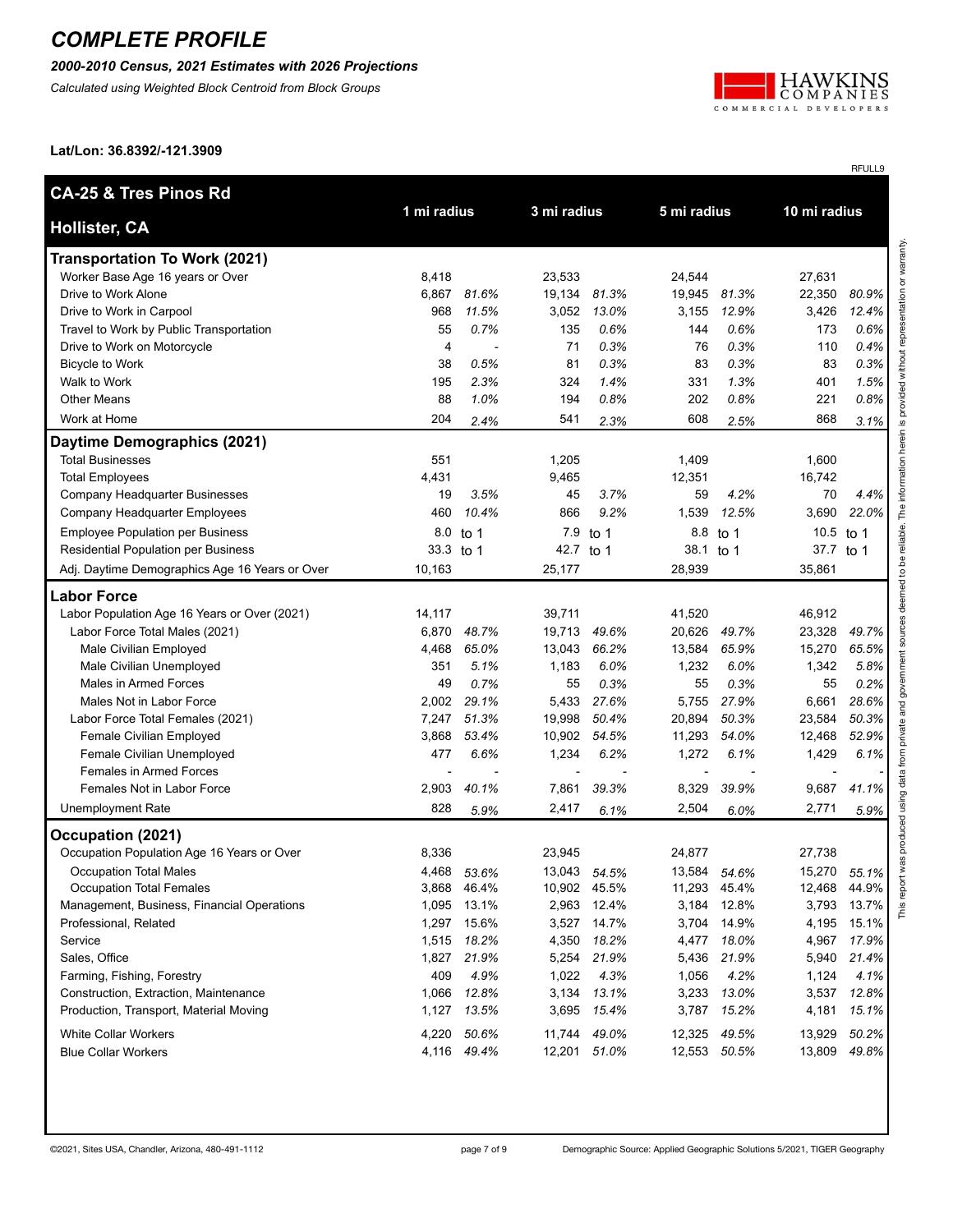*2000-2010 Census, 2021 Estimates with 2026 Projections*

*Calculated using Weighted Block Centroid from Block Groups*



RFULL9

**Lat/Lon: 36.8392/-121.3909**

| <b>CA-25 &amp; Tres Pinos Rd</b>     |                         |       |                          |       |             |       |              |       |
|--------------------------------------|-------------------------|-------|--------------------------|-------|-------------|-------|--------------|-------|
| <b>Hollister, CA</b>                 | 1 mi radius             |       | 3 mi radius              |       | 5 mi radius |       | 10 mi radius |       |
| Units In Structure (2021)            |                         |       |                          |       |             |       |              |       |
| <b>Total Units</b>                   | 4,714                   |       | 12,711                   |       | 13,485      |       | 15,623       |       |
| 1 Detached Unit                      | 4,564                   | 96.8% | 12,447                   | 97.9% | 13,105      | 97.2% | 14,930       | 95.6% |
| 1 Attached Unit                      | 228                     | 4.8%  | 694                      | 5.5%  | 763         | 5.7%  | 848          | 5.4%  |
| 2 Units                              | 117                     | 2.5%  | 238                      | 1.9%  | 240         | 1.8%  | 269          | 1.7%  |
| 3 to 4 Units                         | 426                     | 9.0%  | 808                      | 6.4%  | 820         | 6.1%  | 909          | 5.8%  |
| 5 to 9 Units                         | 188                     | 4.0%  | 441                      | 3.5%  | 443         | 3.3%  | 545          | 3.5%  |
| 10 to 19 Units                       | 48                      | 1.0%  | 116                      | 0.9%  | 117         | 0.9%  | 146          | 0.9%  |
| 20 to 49 Units                       | 217                     | 4.6%  | 262                      | 2.1%  | 265         | 2.0%  | 302          | 1.9%  |
| 50 or More Units                     | 63                      | 1.3%  | 72                       | 0.6%  | 73          | 0.5%  | 77           | 0.5%  |
| Mobile Home or Trailer               | 42                      | 0.9%  | 454                      | 3.6%  | 496         | 3.7%  | 644          | 4.1%  |
| <b>Other Structure</b>               |                         |       | 6                        |       | 6           |       | 10           |       |
| Homes Built By Year (2021)           |                         |       |                          |       |             |       |              |       |
| Homes Built 2014 or later            | 191                     | 3.1%  | 447                      | 2.8%  | 458         | 2.7%  | 477          | 2.5%  |
| Homes Built 2010 to 2013             | 187                     | 3.1%  | 347                      | 2.2%  | 350         | 2.1%  | 370          | 1.9%  |
| Homes Built 2000 to 2009             | 513                     | 8.4%  | 1,620                    | 10.1% | 1,745       | 10.3% | 2,077        | 10.7% |
| Homes Built 1990 to 1999             | 1,437                   | 23.6% | 3,971                    | 24.7% | 4,150       | 24.5% | 4,604        | 23.7% |
| Homes Built 1980 to 1989             | 1,262                   | 20.7% | 3,446                    | 21.4% | 3,633       | 21.5% | 4,010        | 20.6% |
| Homes Built 1970 to 1979             | 951                     | 15.6% | 2,357                    | 14.6% | 2,488       | 14.7% | 2,842        | 14.6% |
| Homes Built 1960 to 1969             | 362                     | 5.9%  | 899                      | 5.6%  | 931         | 5.5%  | 1,047        | 5.4%  |
| Homes Built 1950 to 1959             | 331                     | 5.4%  | 824                      | 5.1%  | 884         | 5.2%  | 1,127        | 5.8%  |
| Homes Built 1940 to 1949             | 265                     | 4.3%  | 579                      | 3.6%  | 601         | 3.6%  | 740          | 3.8%  |
| Homes Built Before 1939              | 397                     | 6.5%  | 1,047                    | 6.5%  | 1,089       | 6.4%  | 1,386        | 7.1%  |
| Median Age of Homes                  | 34.9                    | yrs   | 33.9                     | yrs   | 33.8        | yrs   | 34.5         | yrs   |
| Home Values (2021)                   |                         |       |                          |       |             |       |              |       |
| <b>Owner Specified Housing Units</b> | 3,550                   |       | 10,368                   |       | 10,968      |       | 12,431       |       |
| Home Values \$1,000,000 or More      | 44                      | 1.2%  | 338                      | 3.3%  | 433         | 3.9%  | 772          | 6.2%  |
| Home Values \$750,000 to \$999,999   | 144                     | 4.1%  | 871                      | 8.4%  | 1,043       | 9.5%  | 1,444        | 11.6% |
| Home Values \$500,000 to \$749,999   | 1,685                   | 47.5% | 4,162                    | 40.1% | 4,379       | 39.9% | 4,835        | 38.9% |
| Home Values \$400,000 to \$499,999   | 1,072                   | 30.2% | 3,049                    | 29.4% | 3,108       | 28.3% | 3,212        | 25.8% |
| Home Values \$300,000 to \$399,999   | 366                     | 10.3% | 1,034                    | 10.0% | 1,056       | 9.6%  | 1,144        | 9.2%  |
| Home Values \$250,000 to \$299,999   | 91                      | 2.6%  | 231                      | 2.2%  | 234         | 2.1%  | 255          | 2.0%  |
| Home Values \$200,000 to \$249,999   | 45                      | 1.3%  | 162                      | 1.6%  | 171         | 1.6%  | 200          | 1.6%  |
| Home Values \$175,000 to \$199,999   | 12                      | 0.3%  | 30                       | 0.3%  | 33          | 0.3%  | 36           | 0.3%  |
| Home Values \$150,000 to \$174,999   | 28                      | 0.8%  | 95                       | 0.9%  | 102         | 0.9%  | 105          | 0.8%  |
| Home Values \$125,000 to \$149,999   | 14                      | 0.4%  | 33                       | 0.3%  | 33          | 0.3%  | 33           | 0.3%  |
| Home Values \$100,000 to \$124,999   |                         |       | 18                       | 0.2%  | 23          | 0.2%  | 28           | 0.2%  |
| Home Values \$90,000 to \$99,999     |                         |       | $\overline{\phantom{a}}$ |       | 1           |       | $\mathbf{1}$ |       |
| Home Values \$80,000 to \$89,999     | 2                       |       | 20                       | 0.2%  | 22          | 0.2%  | 23           | 0.2%  |
| Home Values \$70,000 to \$79,999     | 1                       |       | 38                       | 0.4%  | 38          | 0.3%  | 38           | 0.3%  |
| Home Values \$60,000 to \$69,999     | 1                       |       | 36                       | 0.3%  | 39          | 0.4%  | 43           | 0.3%  |
| Home Values \$50,000 to \$59,999     | $\overline{\mathbf{c}}$ |       | 24                       | 0.2%  | 25          | 0.2%  | 25           | 0.2%  |
| Home Values \$35,000 to \$49,999     | 20                      | 0.6%  | 99                       | 1.0%  | 100         | 0.9%  | 101          | 0.8%  |
| Home Values \$25,000 to \$34,999     | 8                       | 0.2%  | 60                       | 0.6%  | 60          | 0.5%  | 60           | 0.5%  |
| Home Values \$10,000 to \$24,999     |                         |       | 13                       | 0.1%  | 14          | 0.1%  | 17           | 0.1%  |
| Home Values Under \$10,000           | 17                      | 0.5%  | 53                       | 0.5%  | 54          | 0.5%  | 59           | 0.5%  |
| Owner-Occupied Median Home Value     | \$515,950               |       | \$527,540                |       | \$538,446   |       | \$565,675    |       |
| Renter-Occupied Median Rent          | \$1,289                 |       | \$1,325                  |       | \$1,324     |       | \$1,321      |       |

©2021, Sites USA, Chandler, Arizona, 480-491-1112 page 8 of 9 Demographic Source: Applied Geographic Solutions 5/2021, TIGER Geography